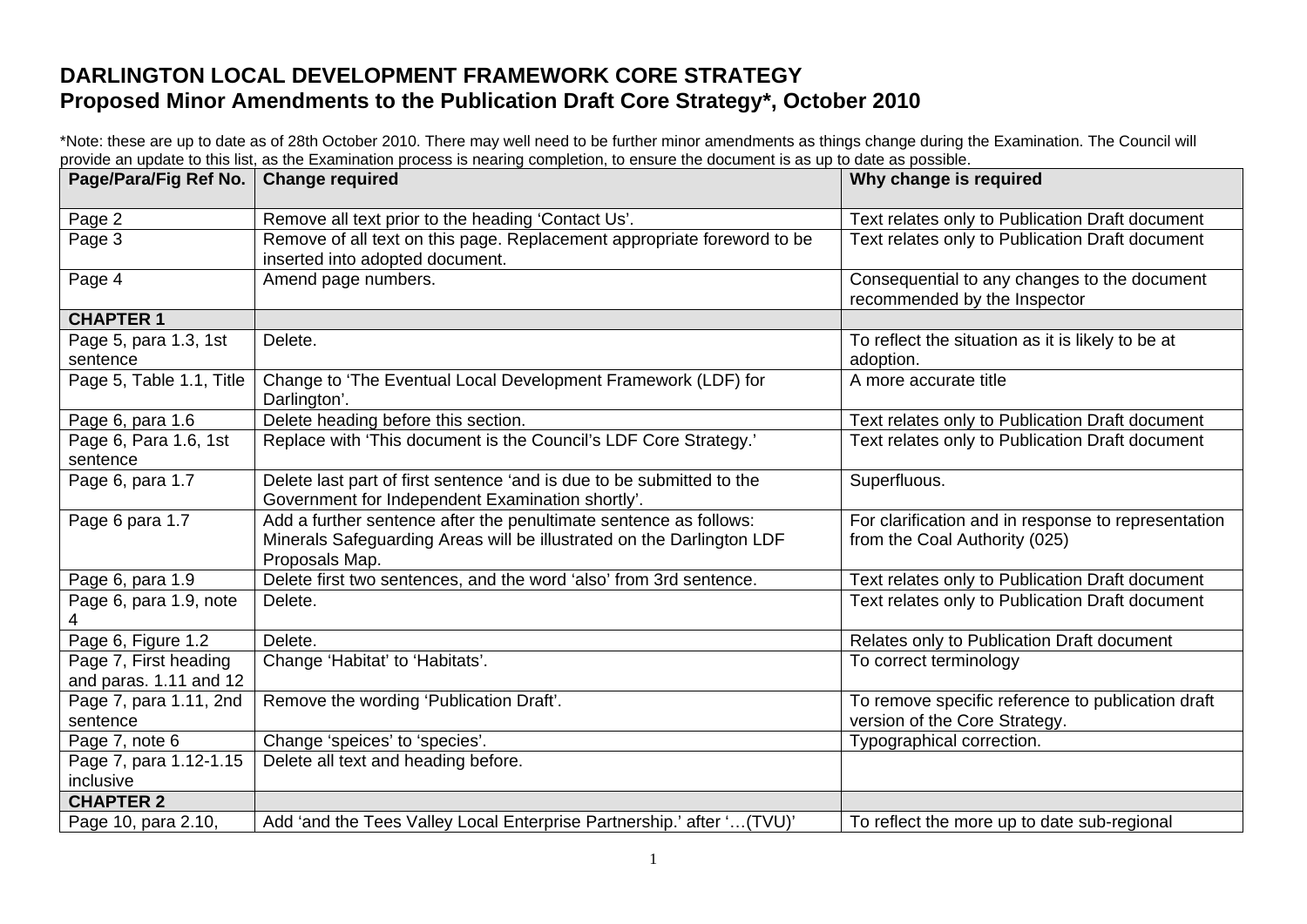| Page/Para/Fig Ref No.                      | <b>Change required</b>                                                                                                                                                                                                                                                                                                                                                                           | Why change is required                                                                                                                        |
|--------------------------------------------|--------------------------------------------------------------------------------------------------------------------------------------------------------------------------------------------------------------------------------------------------------------------------------------------------------------------------------------------------------------------------------------------------|-----------------------------------------------------------------------------------------------------------------------------------------------|
| first sentence                             |                                                                                                                                                                                                                                                                                                                                                                                                  | position and recent government announcements<br>about Local Enterprise Partnerships                                                           |
| Page 10, para 2.10,<br>last sentence       | Add 'Economic Regeneration' after ' emerging Tees Valley' and add ',<br>and provide a robust evidence base for external funding opportunities such<br>as the Regional Growth Fund' after 'intervention'                                                                                                                                                                                          | To reflect the more up to date sub-regional<br>position and recent government announcements<br>re Regional Growth Fund                        |
| Page 13, para 2.15,<br>after last sentence | Add new sentence: 'The priority locations for development and investment<br>reflect both Darlington's established gateway role and are adjacent to, or<br>contain the most deprived communities. This offers an opportunity to work<br>with business and resident communities and link local employment<br>opportunities with local people to deliver truly sustainable economic<br>development. | To better reflect and highlight the Council's<br>ambition to link economic regeneration and growth<br>with improving deprived neighbourhoods. |
| Page 10, para 2.11, 1st<br>sentence        | Replace ' surplus school sties' with 'surplus school sites'                                                                                                                                                                                                                                                                                                                                      | Typographical error.                                                                                                                          |
| Page 11-13, Table 2.2                      | Add 'CS14 (local distinctiveness)' into the 'where it is dealt with in this<br>document' column under 'helping businesses to grow and attract new ones'<br>and minimising carbon emissions.                                                                                                                                                                                                      | For completeness, and to respond to<br>representation from English Heritage (017).                                                            |
| Page 15, para. 2.19,<br>side note 18       | Add to end of sentence 'or any successor document'.                                                                                                                                                                                                                                                                                                                                              | To refer to the most up to date version of the<br>infrastructure delivery plan.                                                               |
| Page 17, para 2.29                         | Amend to read 'exceptional retail, cultural and leisure facilities and historic<br>assets will also be cited                                                                                                                                                                                                                                                                                     | To explicitly reference historic assets, and respond<br>to representation from English Heritage (017).                                        |
| <b>CHAPTER 3</b>                           |                                                                                                                                                                                                                                                                                                                                                                                                  |                                                                                                                                               |
| Page 20, para. 3.1.10,<br>1st sentence     | Replace 'Darlington Urban Area' with 'main urban area', and add a side<br>note that explains 'this is the area that is within the limits to development<br>for the main built up area, to be identified on the LDF Proposals Map<br>through the Making Places DPD.'                                                                                                                              | To clarify the area referred to, and explain the<br>term.                                                                                     |
| Page 21, para. 3.1.13,<br>1st sentence     | Replace 'Darlington Urban Area' with 'main urban area'.                                                                                                                                                                                                                                                                                                                                          | To clarify area being referred to.                                                                                                            |
| Page 21, Policy CS1,<br>last para          | Replace 'Darlington Urban Area' with 'main urban area'.                                                                                                                                                                                                                                                                                                                                          | To clarify area being referred to.                                                                                                            |
| Page 22, para 3.2.3,<br>third sentence     | Replace 'major developments' with 'significant developments'                                                                                                                                                                                                                                                                                                                                     | To be consistent with the Revised SCI                                                                                                         |
| Page 23, para 3.2.5,<br>first sentence     | Add 'Supplementary Planning Document or any successor'                                                                                                                                                                                                                                                                                                                                           | To clarify procedure and address representation<br>from St Modwen Development Limited (024).                                                  |
| Policy CS2                                 | Reword CS2b to 'reflect and/or enhance Darlington's distinctive natural,<br>built and historic characteristics                                                                                                                                                                                                                                                                                   | To respond to representation from English<br>Heritage (017)                                                                                   |
| Page 24, para 3.3.3,                       | Replace 'and the potential landscape and visual impact' with 'as well as the                                                                                                                                                                                                                                                                                                                     | To clarify and address representation from                                                                                                    |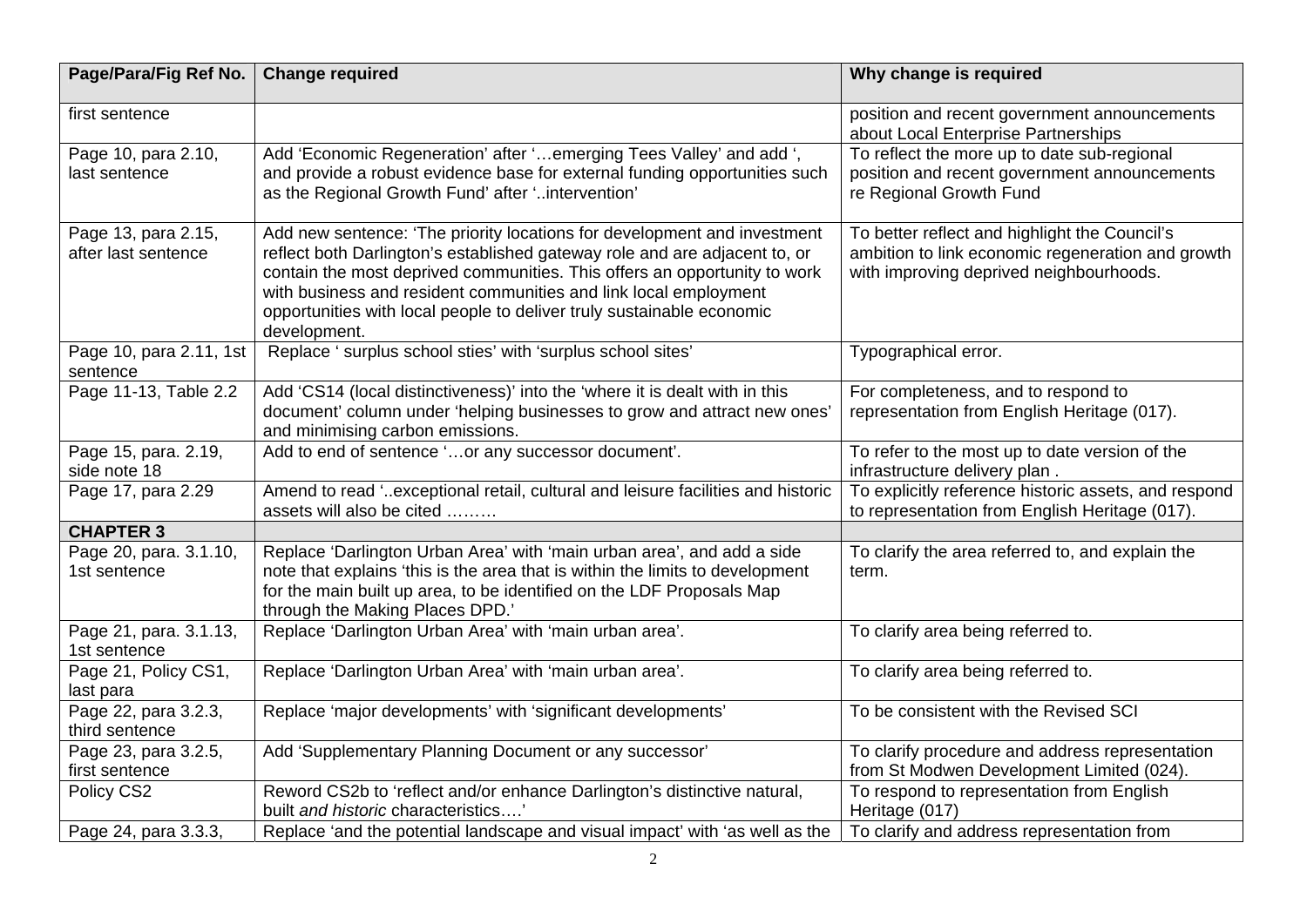| Page/Para/Fig Ref No.                   | <b>Change required</b>                                                                                                                                                                                                                                                                                                                                                                                                                                                                     | Why change is required                                                                                                               |
|-----------------------------------------|--------------------------------------------------------------------------------------------------------------------------------------------------------------------------------------------------------------------------------------------------------------------------------------------------------------------------------------------------------------------------------------------------------------------------------------------------------------------------------------------|--------------------------------------------------------------------------------------------------------------------------------------|
| second sentence                         | potential landscape and visual impact studies'                                                                                                                                                                                                                                                                                                                                                                                                                                             | Durham County Council (008)                                                                                                          |
| Page 25, para 3.3.7,<br>second sentence | Replace 'It could encompass' with 'It should encompass'                                                                                                                                                                                                                                                                                                                                                                                                                                    | To clarify                                                                                                                           |
| Page 25, para 3.3.7,<br>third sentence  | Replace 'new development' with 'new significant developments'                                                                                                                                                                                                                                                                                                                                                                                                                              | To clarify                                                                                                                           |
| Page 25, para 3.3.7,<br>fourth sentence | Replace 'in the strategic development locations' with strategic locations                                                                                                                                                                                                                                                                                                                                                                                                                  | To clarify                                                                                                                           |
| Page 25, para 3.3.7,<br>last sentence   | Replace 'development requires' with 'development required'                                                                                                                                                                                                                                                                                                                                                                                                                                 | Typographical error                                                                                                                  |
| Page 26, Policy CS3                     | Amend CS3a to 'the surrounding natural, built, historic and cultural '                                                                                                                                                                                                                                                                                                                                                                                                                     | To address representation from English Heritage<br>(017)                                                                             |
| Page 26, Policy CS3,<br>1.              | Replace 'Darlington Urban Area' with 'main urban area'.                                                                                                                                                                                                                                                                                                                                                                                                                                    | To clarify area being referred to.                                                                                                   |
| Page 26, Policy CS3                     | Replace 'major developments' with 'significant developments'                                                                                                                                                                                                                                                                                                                                                                                                                               | To be consistent with the Revised SCI                                                                                                |
| Page 28, Policy CS4                     | Replace 'Planning obligations may be sought, where appropriate, from<br>major developments' with 'Planning obligations may be sought, where<br>appropriate, from significant developments'                                                                                                                                                                                                                                                                                                 | To be consistent with the Revised SCI                                                                                                |
| <b>CHAPTER 4</b>                        |                                                                                                                                                                                                                                                                                                                                                                                                                                                                                            |                                                                                                                                      |
| Page 30, Para. 4.1.2                    | Replace '(see page 17) at end of paragraph with new page number if<br>appropriate.                                                                                                                                                                                                                                                                                                                                                                                                         | Consequential to any changes to the document<br>recommended by the Inspector                                                         |
| <b>CHAPTER 5</b>                        |                                                                                                                                                                                                                                                                                                                                                                                                                                                                                            |                                                                                                                                      |
| Page 37, para. 5.0.7                    | Add new note at end of first sentence: 'This Strategy adopts the same<br>definition of main town centre uses as PPS4, and includes 'intensive' sport<br>and recreation uses. These are those sport and recreation facilities referred<br>to elsewhere in the Strategy that make 'intensive use of land, normally<br>comprising built facilities which attract a large number of visits (as defined<br>in PPS4 Practice Guidance, para C15). Health and fitness centres are one<br>example. | To clarify the meaning of the terms 'main town<br>centre uses' and 'intensive sport and recreation' in<br>para 5.0.7 and Policy CS7. |
| <b>CHAPTER 6</b>                        |                                                                                                                                                                                                                                                                                                                                                                                                                                                                                            |                                                                                                                                      |
| Page 44, para.6.1.5,<br>side note 3     | Add in side note to go with this reference 'PPS1: Delivering Sustainable<br>Development'.<br>Consequential changes to side note numbering in rest of Chapter 6.                                                                                                                                                                                                                                                                                                                            | To rectify an omission.                                                                                                              |
| Page 44, para.6.1.6,<br>1st sentence    | Replace 'Darlington Urban Area' with 'The main urban area of Darlington'.                                                                                                                                                                                                                                                                                                                                                                                                                  | To clarify area being referred to.                                                                                                   |
| Page 44, para.6.1.6,<br>1st sentence    | Replace ' Central park' with 'Central Park'                                                                                                                                                                                                                                                                                                                                                                                                                                                | Typographical error                                                                                                                  |
| Page 44, para.6.1.7,                    | Replace 'Darlington Urban Area' with 'The main urban area of Darlington'.                                                                                                                                                                                                                                                                                                                                                                                                                  | To clarify area being referred to.                                                                                                   |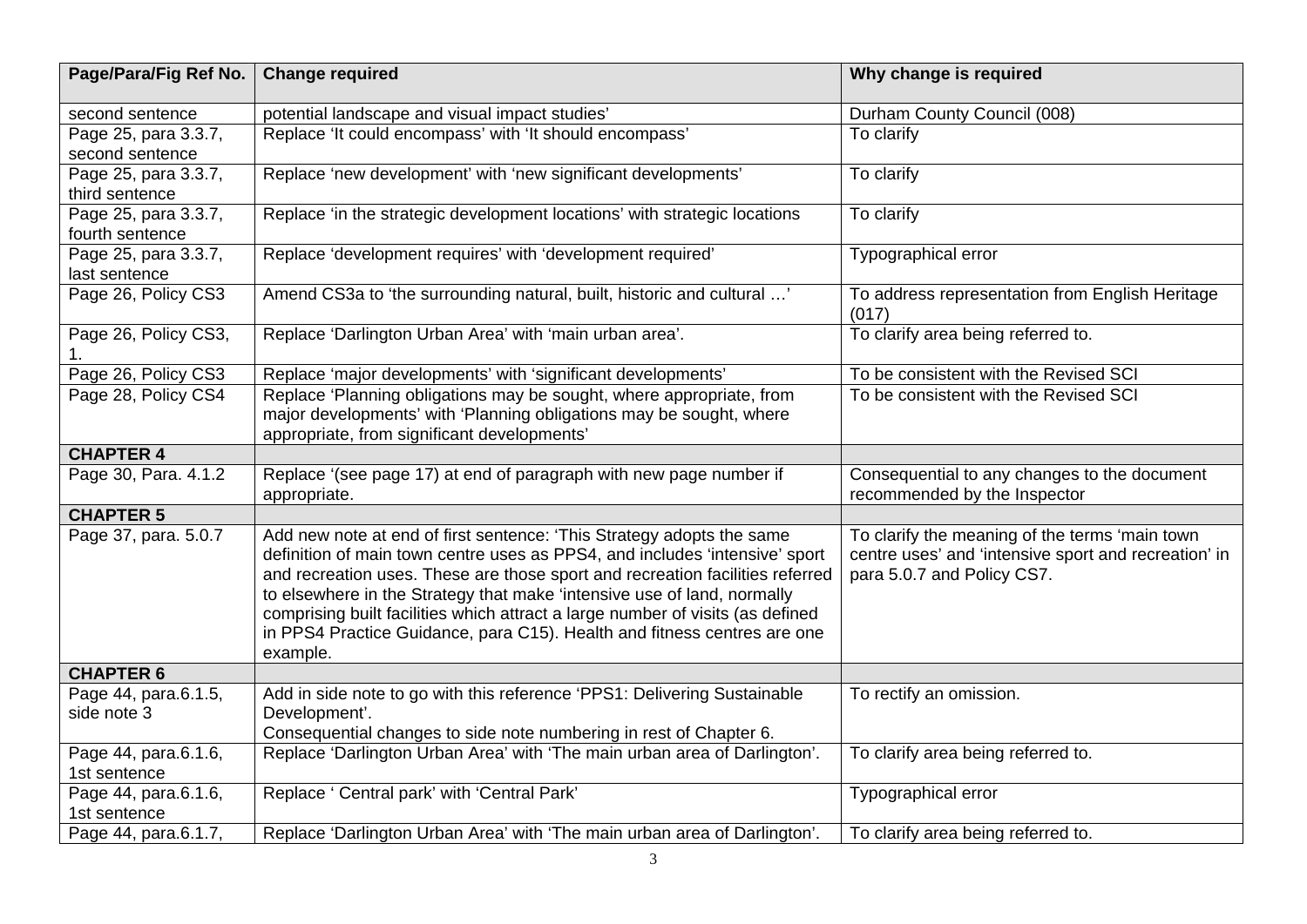| Page/Para/Fig Ref No.                   | <b>Change required</b>                                                                                                                                                                                      | Why change is required                                                       |
|-----------------------------------------|-------------------------------------------------------------------------------------------------------------------------------------------------------------------------------------------------------------|------------------------------------------------------------------------------|
| 1st sentence                            |                                                                                                                                                                                                             |                                                                              |
| Page 46, para. 6.1.12,<br>2nd sentence  | Replace 'North Road Station' with 'North Road Railway Station'.                                                                                                                                             | To match wording on the Key Diagram.                                         |
| Page 47, Policy CS10                    | Add an asterisk after Darlington Urban Area and add the following as a<br>side note:<br>*Darlington Urban Area is all of the main urban area, excluding land at<br>Central Park and the Town Centre Fringe. | For clarification.                                                           |
| Page 47, Policy CS10                    | Last but one paragraph: are we going to get caught out by this if housing<br>completions remain low?                                                                                                        |                                                                              |
| Page 47, para 6.1.5                     | Re-number as 6.1.15.                                                                                                                                                                                        | Correction                                                                   |
| Page 48, para. 6.2.4,<br>side note 22   | Change date to 2010.                                                                                                                                                                                        | To reflect re-issued PPS3.                                                   |
| Page 48, 6.2.5, 2nd<br>sentence         | Replace text in brackets with '(it is generally higher in the west of the urban<br>area and rural areas, and lowest in central and south-east urban areas)'.                                                | To clarify.                                                                  |
| Page 49, Policy CS11,<br>3rd para       | Replace 'Darlington Urban Area' with main urban area.                                                                                                                                                       | To clarify.                                                                  |
| Page 52, Para 6.4.3                     | Replace 'Gypsy and Travelling Showpeople communities' with 'Gyspy and<br>Traveller and Travelling Showpeople communities'.                                                                                  | To clarify.                                                                  |
| Page 52, Para 6.4.3                     | Replace '(see page 17) at end of paragraph with new page number if<br>appropriate.                                                                                                                          | Consequential to any changes to the document<br>recommended by the Inspector |
| <b>CHAPTER 7</b>                        |                                                                                                                                                                                                             |                                                                              |
| Page 54, Figure 14.1                    | Replace Title 'Character Areas' with 'Natural Landscape Character Areas'                                                                                                                                    | To clarify                                                                   |
| Page 55, Para 7.1.6,<br>second sentence | Replace 'regeneration and devleopment' with 'regeneration and<br>development'                                                                                                                               | Typographical error                                                          |
| Page 56, Policy CS14,                   | Replace 'the Urban Area' with 'main urban area'.                                                                                                                                                            | To clarify.                                                                  |
| Page 56, Policy CS14,<br>A2             | Replace 'the Urban Area' with 'main urban area'.                                                                                                                                                            | To clarify.                                                                  |
| Page 56, Policy CS14,<br>в              | Replace 'the Urban Area's' with 'main urban area's'.                                                                                                                                                        | To clarify.                                                                  |
| Page 57, Para 7.2.4,<br>second sentence | Replace 'through the urban area' with 'through the main urban area'                                                                                                                                         | To clarify.                                                                  |
| Page 58, Policy CS15,                   | Insert a semi colon after (a) to (c)                                                                                                                                                                        | Typographical error                                                          |
| Page 59, Para 7.3.3,<br>second sentence | Amend to '(from Flood Zones, 1, 2 and 3a)                                                                                                                                                                   | To addrerss Environment Agency representation<br>(005)                       |
| Page 59, Para 7.3.5,                    | Amend 'Flood Risk Assessment <sup>8'</sup> to 'Flood Risk Assessment <sup>26'</sup>                                                                                                                         | Correction.                                                                  |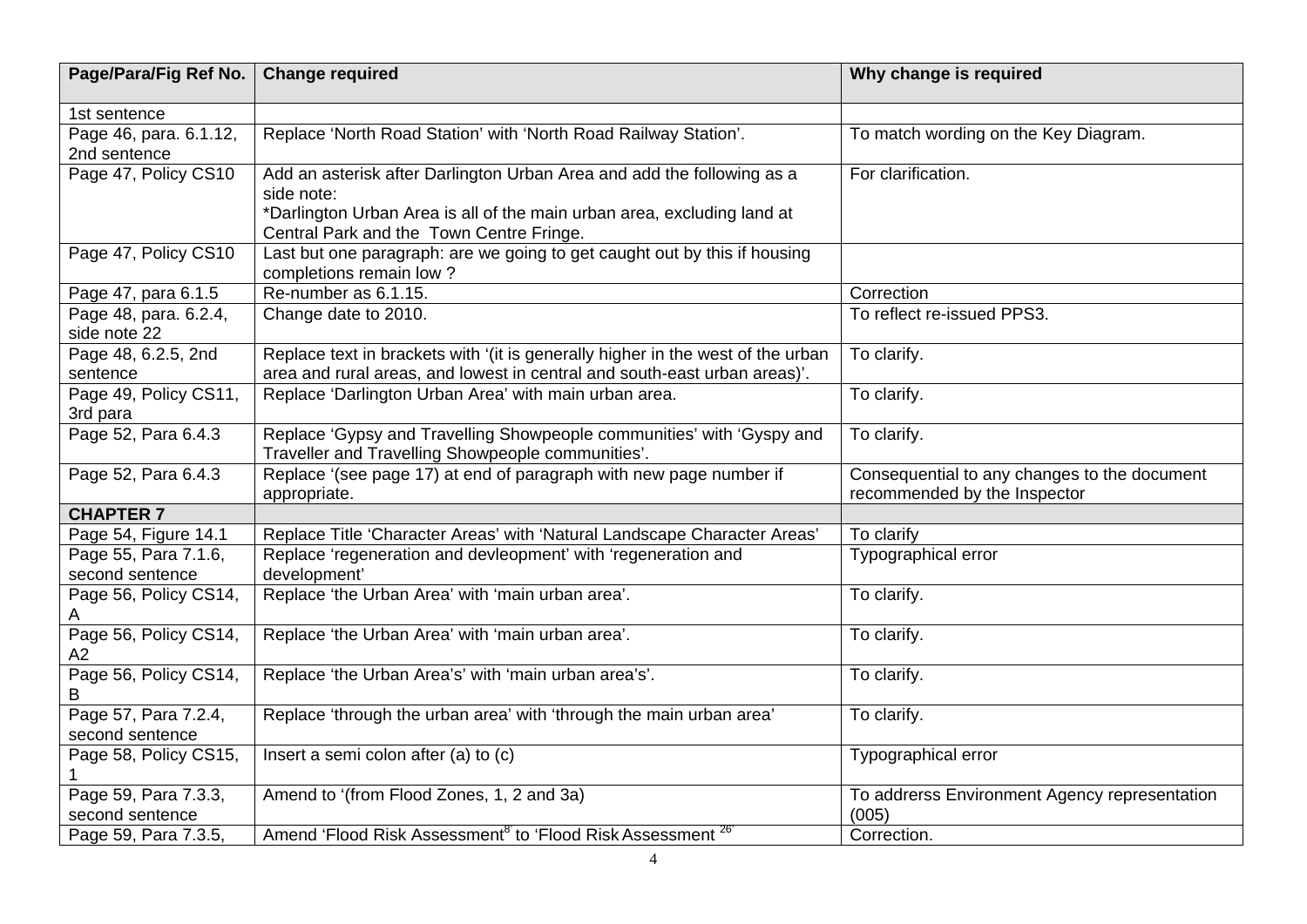| Page/Para/Fig Ref No.                           | <b>Change required</b>                                                                                                                                                                                                    | Why change is required                                                                                                                            |
|-------------------------------------------------|---------------------------------------------------------------------------------------------------------------------------------------------------------------------------------------------------------------------------|---------------------------------------------------------------------------------------------------------------------------------------------------|
| second sentence                                 |                                                                                                                                                                                                                           |                                                                                                                                                   |
| <b>CHAPTER 8</b>                                |                                                                                                                                                                                                                           |                                                                                                                                                   |
| Page 63, Para 8.1.8,                            | Replace 'across the Urban Area' with 'across the main urban area'.                                                                                                                                                        | To clarify.                                                                                                                                       |
| first sentence                                  |                                                                                                                                                                                                                           |                                                                                                                                                   |
| Page 63, Policy CS17,                           | Amend 'provide a quality, accessible, safe network' to 'provide a quality,                                                                                                                                                | To clarify                                                                                                                                        |
| first sentence                                  | accessible and safe network'                                                                                                                                                                                              |                                                                                                                                                   |
| Page 63, Policy CS17,<br>a) i-iii               | Insert a semi-colons after i-iii                                                                                                                                                                                          | Typographical error                                                                                                                               |
| Page 63, Policy CS17                            | Replace 'Grades' with 'Grade'.                                                                                                                                                                                            | Typographical error                                                                                                                               |
| Page 65, Para 8.2.4,<br>first sentence          | Amend 'improving quality, community access, particularly to pitches' to<br>improving quality, community access and management arrangements<br>particularly to pitches'                                                    | To clarify                                                                                                                                        |
| Page 66, Policy CS18<br>D and E                 | Insert semi colons after D a-c and E a-b                                                                                                                                                                                  | Typographical error                                                                                                                               |
| <b>CHAPTER 9</b>                                |                                                                                                                                                                                                                           |                                                                                                                                                   |
| Page 68, para 9.3 and<br>note 1                 | Delete.                                                                                                                                                                                                                   | To update. The Coalition Government has<br>archived this document. There is no obvious<br>successor policy statement or document at this<br>time. |
| Page 68, para 9.4, last<br>sentence             | Reword as follows: 'All options by other means were reviewed as<br>part of the Tees Valley Area Action Plan undertaken by Tees Valley<br>Unlimited and published in November 2009. This will be periodically<br>updated.' | To update.                                                                                                                                        |
| Page 71, Policy<br>CS19(c)(iii)                 | Replace 'in the medium-to-long term (2016-2026) ' with 'as required to<br>meet the needs of new development'.                                                                                                             | To allow the flexibility for delivery to be linked to<br>the development that gives rise to it being<br>required.                                 |
| Page 71, Policy CS19<br>(c)(iii)                | Delete 'and part dualling' from the end of this sentence.                                                                                                                                                                 | Update to reflect findings of latest technical<br>analysis and deliverability.                                                                    |
| <b>CHAPTER 10</b>                               |                                                                                                                                                                                                                           |                                                                                                                                                   |
| Page 73, para 10.3, 2 <sup>nd</sup><br>sentence | Delete text 'and three secondary schools are likely to be upgraded and<br>modernised.'                                                                                                                                    | To reflect the Government decision to withdraw<br>Building schools for the Future funding.                                                        |
| Page 76, Table, CS7                             | Column 3: delete 'DfE'.                                                                                                                                                                                                   | To reflect the Government decision not to proceed                                                                                                 |
|                                                 | Column 4: replace text with 'Private sector funding and construction of a<br>non-retail-led development in Feethams / Beaumont Street area, possibly<br>with DBC contribution of land'.                                   | with new Department for Education offices in the<br>area.                                                                                         |